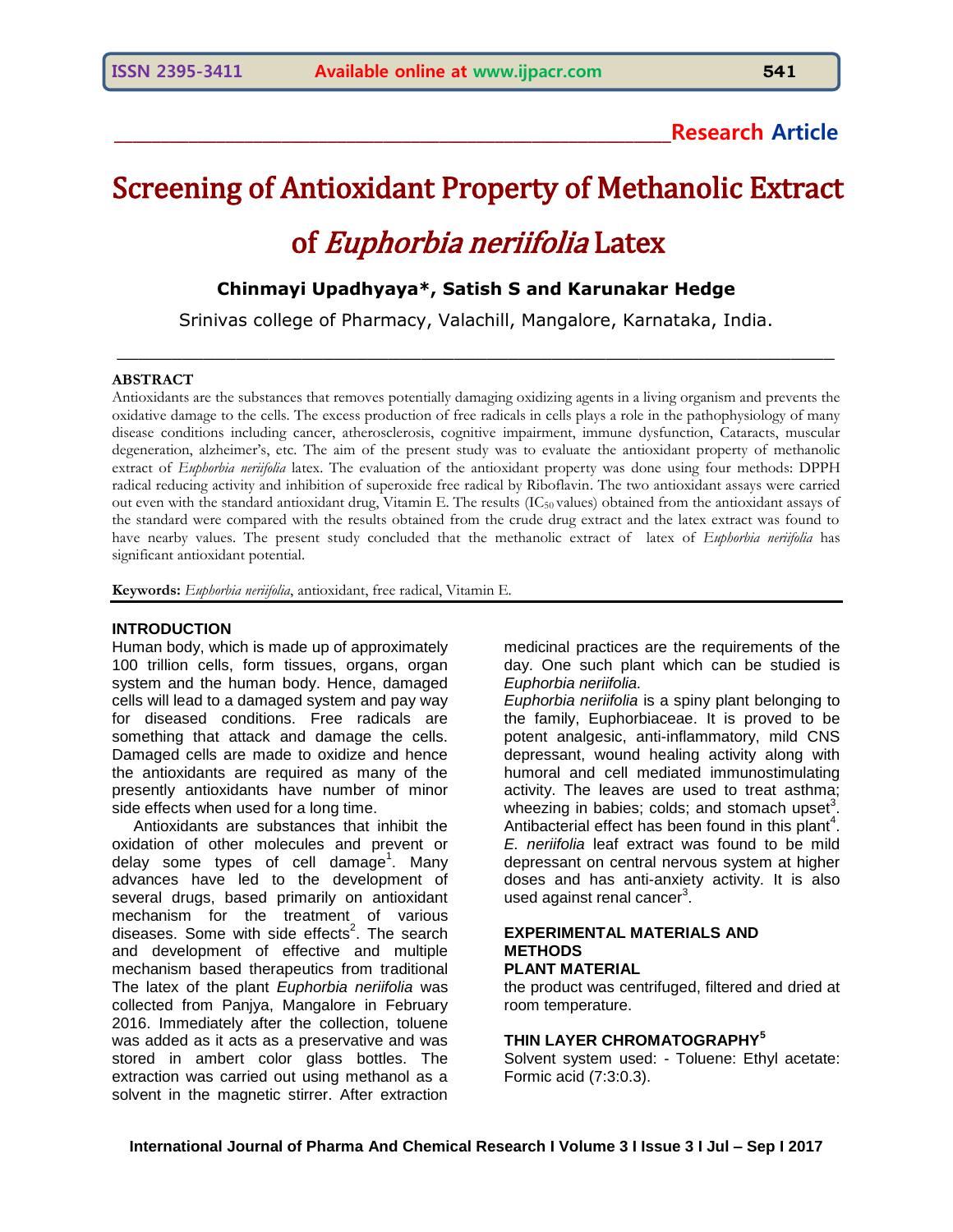Stock solution of extract: Stock solution of methanolic extract was prepared by dissolving 10mg of extract in 1ml of methanol. Solvent system was allowed to move through the stationary face which was spotted with the sample and the  $R_f$  values were calculated using the formula:

 $R_f$  value

= Distance moved by the solute front Distance moved by the solvent front.

The bands were observed under short wave UV and the plate was tested with different spraying reagents to test for alkaloids, terpenoids, flavonoids, amines and phenols.

### **DPPH RADICAL REDUCING ACTIVITY<sup>6</sup>**

DPPH radical reducing method is a rapid and simple method when compared to other invitro antioxidant assays. It involves the use of free radical, DPPH (2,2- Diphenyl-1-Picryl Hydroxyl). It involves the determination of the scavenging effect of DPPH, which is soluble in methanol. DPPH, being an artificial free radical compound, has been used widely to determine free radical scavenging ability of various samples invitro. The odd electron in the DPPH free radical gives a strong absorption maximum at 517nm and is purple in color. The color turns from purple to yellow when DPPH radical becomes paired with hydrogen from an antioxidant (which is a free radical scavenger) to form the reduced DPPH-H. The resulting decolorisation is stoichiometric with respect to the number of electron captured.

The stock solution of 20mg/ml was prepared. Different concentrations of the drug were taken in different test tubes. The Vehicle was added to one more test tube. The test tubes were added with Methanol as to makeup to a625µl. 375µl of DPPH was added in the dark. Incubated in dark for 20min. Drug blank was taken for all the concentrations as the solution appeared turbid. The absorbance was read at 515nm against Methanol as a blank. The concentration of extract to scavenge 50% of the DPPH radical  $(IC_{50}$  value) was calculated using the formula, Percentage inhibition of the extract

 $=$  OD of control – OD of sample X 100 OD of Control

The same procedure was carried out for 2mg/ml Vitamin E (standard = 2mg Vitamin E in 1ml water) without any drug blanks.

#### **INHIBITION OF SUPEROXIDE RADICAL BY RIBOFLAVIN<sup>7</sup>**

The superoxide radical scavenging activity was determined by Nitro Blue Tetrazolium (NBT) reduction method. The assay is based on the ability of the drug to inhibit the reduction of NBT by superoxide which is generated by the reaction of photoreduction of Riboflavin (Vitamin  $B_2$ ) within the system. The superoxide thus generated reduces to NBT to a blue colored complex.

Stock solutions of the drug were prepared with 20mg/ml for Methanolic extract (20mg in 1ml of Methanol). All the reagents were prepared. Different concentrations of the drug were added to different test tubes and are made up to 2650µl with Phosphate buffer. 200 µl EDTA was also added. 100µl NBT and 50µl Riboflavin was added in dark, since both are light sensitive. The tubes were illuminated under incandescent light for 20-30min. The optical density at 560nm was measured before and after the illumination. Various concentrations of Vitamin E was taken from 20mg/ml stock and followed with same procedure. The ability to scavenge superoxide radical was calculated by comparing the absorbance of control with that of the extract. Concentration of the extract required to scavenge 50%superoxide anion was calculated using the formula,

Percentage inhibition of extract = OD of control – OD of sample X 100 OD of control

#### **RESULTS AND DISCUSSION THIN LAYER CHROMATOGRAPHY**

The TLC showed the presence of 10 different bands when viewed under short wave UV.



**Fig. 1: Bands observed in the TLC of extract**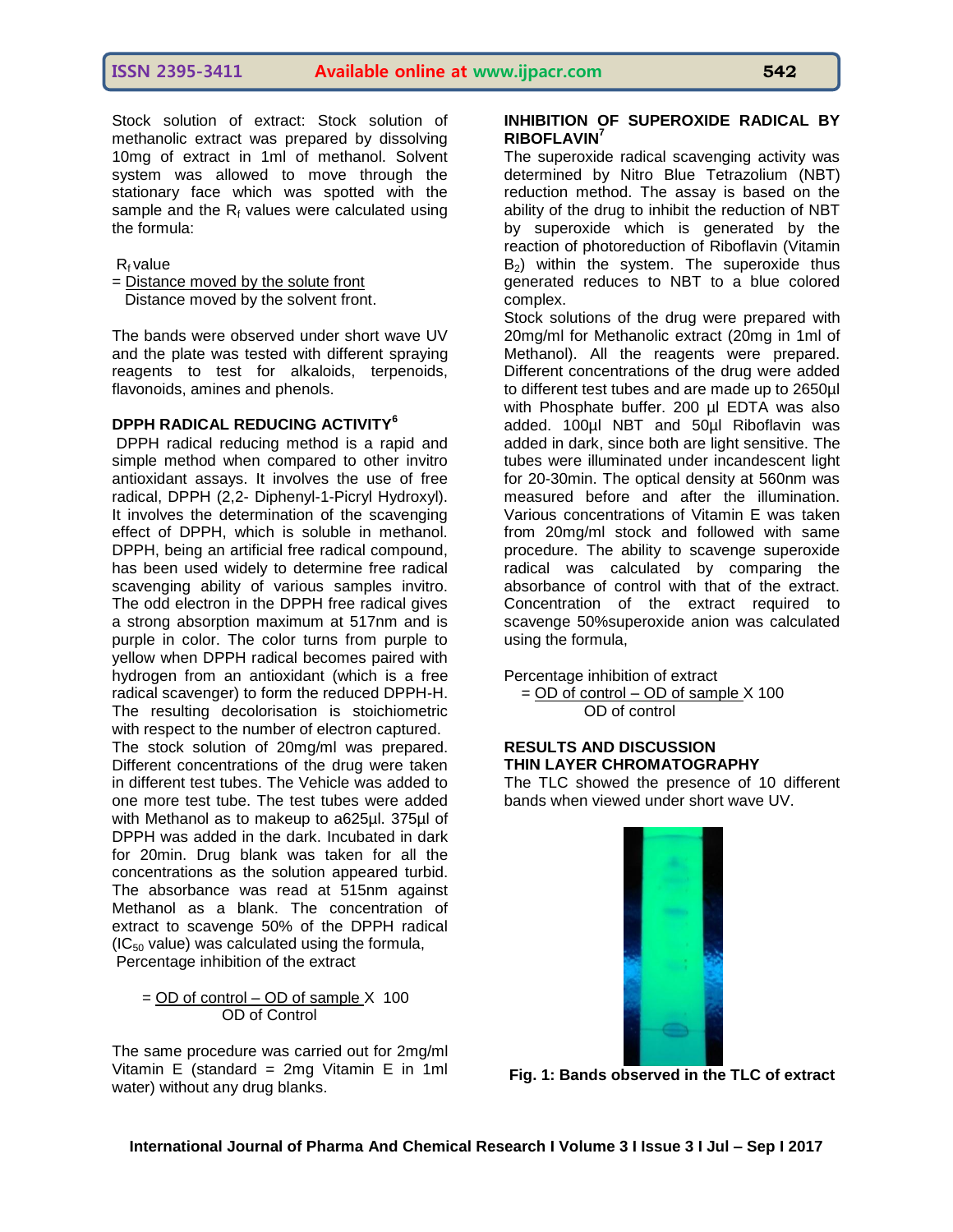This signifies the presence of 10 different Components which can give colored bands in short wave UV. Flavonoids were identified as the major component when performed TLC with spraying reagents.

#### **DPPH RADICAL REDUCING ACTIVITY:**

The results of In vitro antioxidant assays are as shown in the Table no1 and 2 for Methanolic extract and Standard drug (Cyclophosphamide), respectively. The percentage inhibition of the methanolic extract and Standard with increasing concentrations is depicted graphically in the graph no 1 and 2.

| Table 1: DPPH radical reducing activity of Methanolic extract of E. neriifolia |  |  |  |
|--------------------------------------------------------------------------------|--|--|--|
|--------------------------------------------------------------------------------|--|--|--|

| Conc.Of<br>drug (µg/ml)                                  | 50          | 100                       | 150                  | 200                | 250                  | Vehicle          |
|----------------------------------------------------------|-------------|---------------------------|----------------------|--------------------|----------------------|------------------|
| %<br>inhibition of<br><b>Methanolic</b><br>$extract(\%)$ | 25±<br>0.11 | 380 <sub>±</sub><br>0.243 | $49.1 \pm 0.$<br>632 | $66.9 + 0.$<br>425 | $69.6 \pm 0.$<br>121 | $1.34 \pm 0.243$ |

| Table 2: DPPH radical reducing activity of Vitamin E |                      |                  |                      |                      |                      |  |
|------------------------------------------------------|----------------------|------------------|----------------------|----------------------|----------------------|--|
| Conc.of the Standard   2<br>drug (ug/ml)             |                      |                  |                      |                      | 10                   |  |
| %inhibition<br>b٧<br>standard drug (%)               | $13.1 \pm 0.$<br>454 | $21.9+0.$<br>333 | $37.1 \pm 0.$<br>332 | $50.1 \pm 0.$<br>534 | $67.9 \pm 0.$<br>122 |  |



 $IC50 = 61 \pm 2.1$   $\mu$ g/ml

**Graph 1: DPPH radical reducing activity of Methanolic extract of** *E. neriifolia.*



**Graph 2: DPPH radical reducing activity of Standard drug**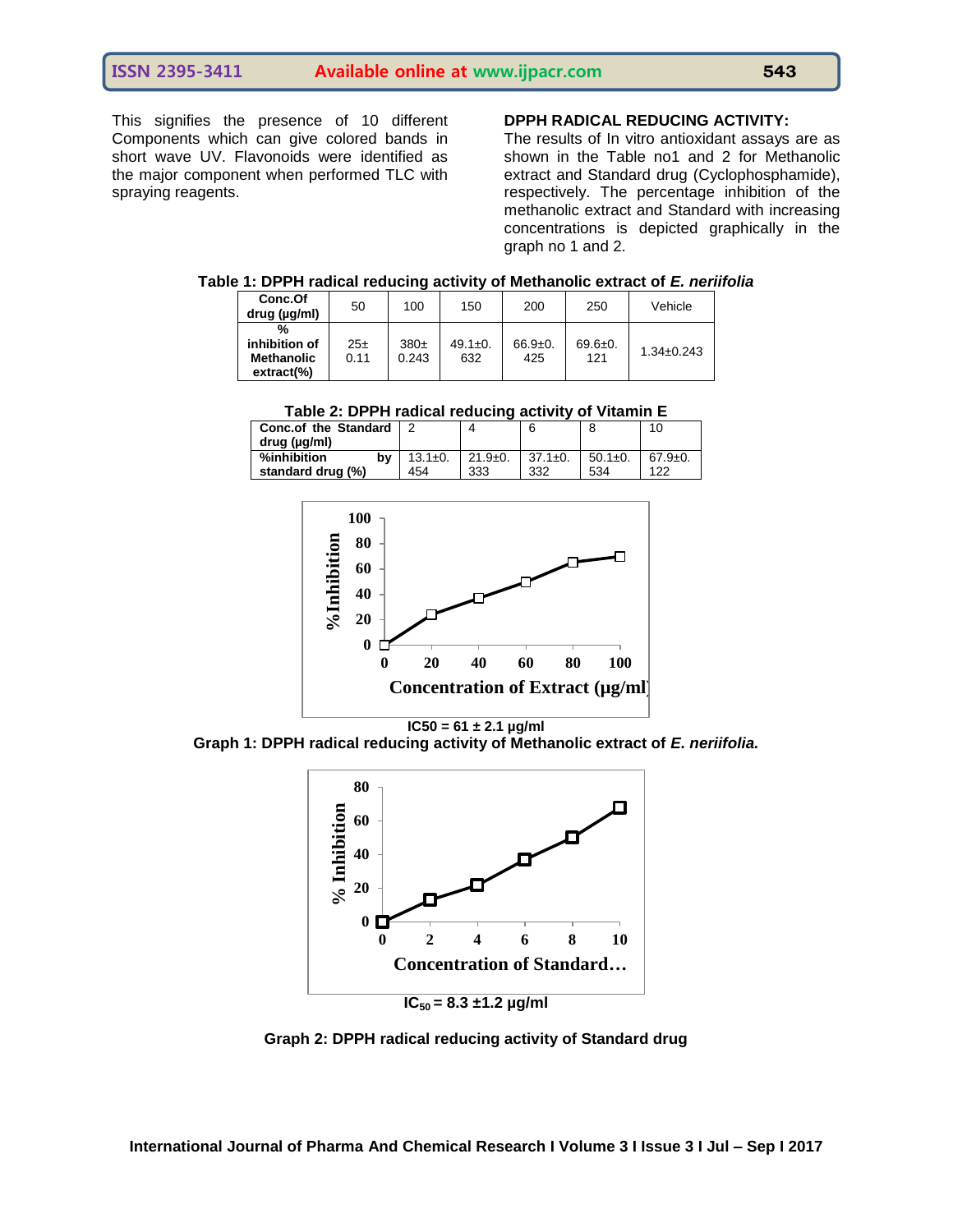#### **INHIBITION OF SUPEROXIDE RADICAL BY RIBOFLAVIN Table 3: Superoxide radical scavenging activity of Methanolic extract of** *E. neriifolia***:**

| Conc.of<br>the drug<br>$(\mu g/ml)$                        | 20                | 40                 | 60             | 80               | 100              | Vehicle          |
|------------------------------------------------------------|-------------------|--------------------|----------------|------------------|------------------|------------------|
| %inhibitio<br>n of<br><b>Methanoli</b><br>c extract<br>(%) | $19.5 + 0.$<br>33 | $29.3 + 0.$<br>154 | $43.5+$<br>0.8 | $51.45+$<br>0.12 | $55.9+0.$<br>116 | $1.85 \pm 0.555$ |

**Table 4: Superoxide radical scavenging activity of Standard drug**

| Conc. the<br><b>Standard drug</b><br>$(\mu g/ml)$ | 20               | 40                | 60                   | 80                   | 100                  |
|---------------------------------------------------|------------------|-------------------|----------------------|----------------------|----------------------|
| %inhibition by<br>standard<br>drug $(\%)$         | $13\pm$<br>0.215 | $28.35+0.$<br>332 | $35.2 \pm 0.$<br>165 | $51.1 \pm 0.$<br>232 | $71.5 \pm 0.$<br>323 |



**IC<sup>50</sup> = 78 ±1.06 µg/ml**





**IC<sup>50</sup> = 79 ±0.46µg/ml**



**International Journal of Pharma And Chemical Research I Volume 3 I Issue 3 I Jul – Sep I 2017**